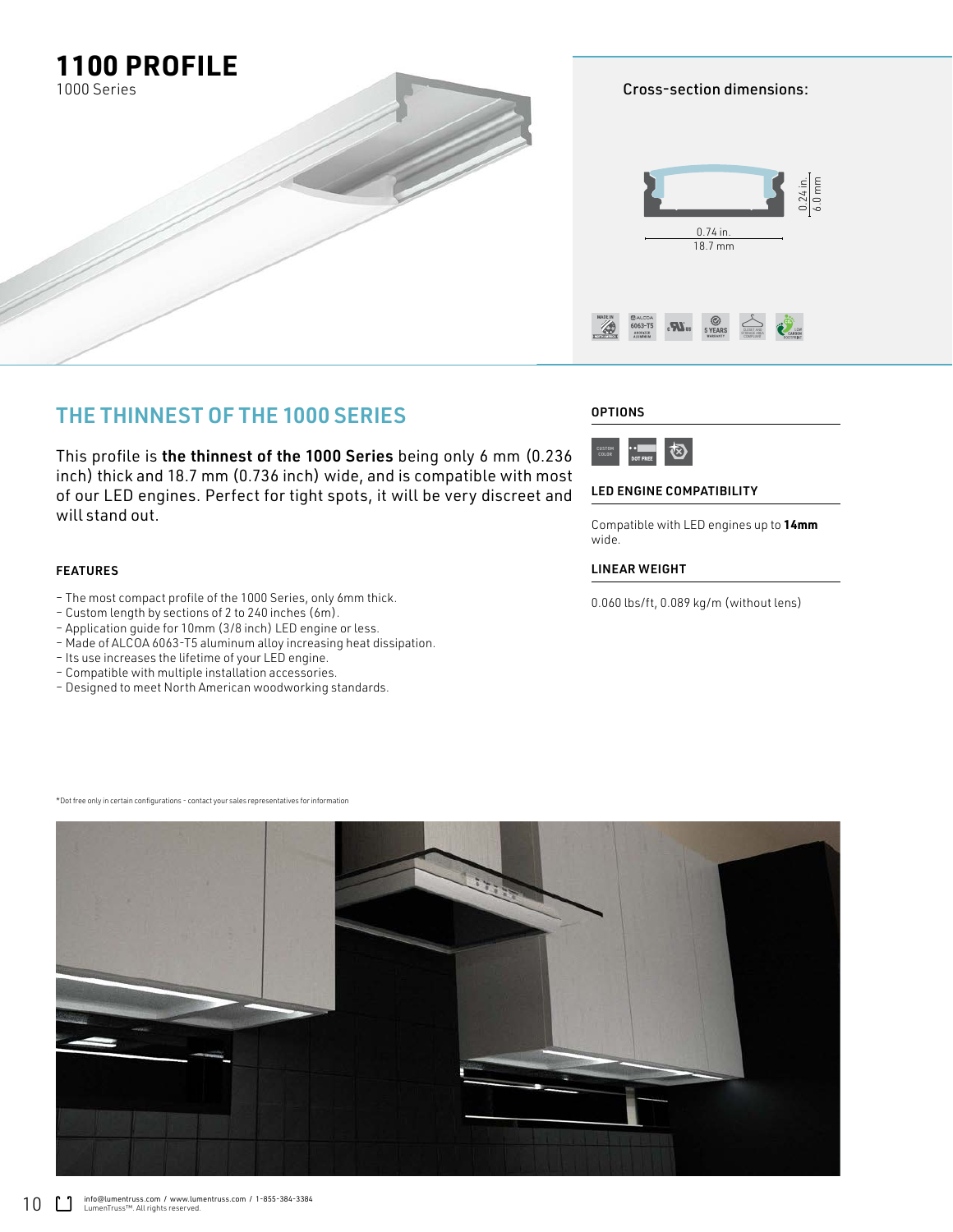|                                                                                                      | TIOUT LUIKE ULUELING SIIEER                                                                                                                                                                   |                                                                                                                                               |                                                          |                                                                                                                                                                    | 1000 JEHEJ                                                                                                                                                                         |
|------------------------------------------------------------------------------------------------------|-----------------------------------------------------------------------------------------------------------------------------------------------------------------------------------------------|-----------------------------------------------------------------------------------------------------------------------------------------------|----------------------------------------------------------|--------------------------------------------------------------------------------------------------------------------------------------------------------------------|------------------------------------------------------------------------------------------------------------------------------------------------------------------------------------|
| PROFILE                                                                                              | LENSES                                                                                                                                                                                        | MOUNTING HARDWARE                                                                                                                             | LENGTH                                                   |                                                                                                                                                                    |                                                                                                                                                                                    |
|                                                                                                      |                                                                                                                                                                                               |                                                                                                                                               | Custom length by<br>sections of 2 to 240<br>inches (6m). |                                                                                                                                                                    |                                                                                                                                                                                    |
| 1100 - 1100 Profile, alu                                                                             | $CL - Clear lens$                                                                                                                                                                             | FL - Flat bracket                                                                                                                             |                                                          |                                                                                                                                                                    |                                                                                                                                                                                    |
|                                                                                                      | SP - Spread lens                                                                                                                                                                              |                                                                                                                                               |                                                          |                                                                                                                                                                    |                                                                                                                                                                                    |
| 1101 - 1100 Profile, black                                                                           |                                                                                                                                                                                               | 45 - 45° Corner bracket                                                                                                                       |                                                          |                                                                                                                                                                    |                                                                                                                                                                                    |
|                                                                                                      | OX - Optiflex lens                                                                                                                                                                            |                                                                                                                                               |                                                          |                                                                                                                                                                    |                                                                                                                                                                                    |
|                                                                                                      | OP - Opal lens                                                                                                                                                                                | SW - Swivel bracket 180°                                                                                                                      |                                                          |                                                                                                                                                                    |                                                                                                                                                                                    |
|                                                                                                      | PR - Prime lens<br><b>NEW</b><br>BK - Black lens                                                                                                                                              | Easy beam angle adjustment<br>$180^\circ$<br>$150^\circ$<br>$150^\circ$<br>120'<br>$120^\circ$<br>$90^\circ$<br>90°<br>60°<br>60<br>30°<br>30 |                                                          |                                                                                                                                                                    |                                                                                                                                                                                    |
|                                                                                                      | OX3D - Square 3D, Optiflex                                                                                                                                                                    | 3M - Mounting tape, double face                                                                                                               |                                                          |                                                                                                                                                                    |                                                                                                                                                                                    |
|                                                                                                      | OP3D - Square 3D, Opal                                                                                                                                                                        | NO - No mounting hardware                                                                                                                     |                                                          |                                                                                                                                                                    |                                                                                                                                                                                    |
|                                                                                                      |                                                                                                                                                                                               |                                                                                                                                               |                                                          |                                                                                                                                                                    |                                                                                                                                                                                    |
|                                                                                                      | SIL - Silens Serie 1000                                                                                                                                                                       |                                                                                                                                               |                                                          |                                                                                                                                                                    |                                                                                                                                                                                    |
|                                                                                                      | NO - No lens                                                                                                                                                                                  |                                                                                                                                               |                                                          |                                                                                                                                                                    |                                                                                                                                                                                    |
|                                                                                                      | ۰                                                                                                                                                                                             | $\overline{\phantom{a}}$                                                                                                                      | $\overline{\phantom{0}}$                                 |                                                                                                                                                                    |                                                                                                                                                                                    |
| PROFILE                                                                                              | LENS                                                                                                                                                                                          | MOUNTING HARDWARE                                                                                                                             | LENGTH                                                   |                                                                                                                                                                    |                                                                                                                                                                                    |
|                                                                                                      |                                                                                                                                                                                               |                                                                                                                                               | <b>USAGE</b>                                             |                                                                                                                                                                    | *NOTES                                                                                                                                                                             |
| <b>COLOR TEMPERATURE</b><br>$24 - 2400K$<br>27 - 2700K<br>$30 - 3000K$<br>$35 - 3500K$<br>42 - 4200K | LUMEN PACKAGE*<br>LP0 - 128 LM / 1.5W FT / 90+CRI<br>LP1 - 160 LM / 1.5W FT / 90+CRI<br>LP2 - 255 LM / 3.0W FT / 90+CRI<br>LP3 - 308 LM / 4.5W FT / 90+CRI<br>LP4 - 400 LM / 5.8W FT / 90+CRI | LEAD IN/OUT<br>HW3 - Hardwire 3 FT<br>HW6 - Hardwire 6 FT<br>HW9 - Hardwire 9 FT<br>HWX - Hardwire custom FT<br>DC3 - DC plug 3 FT            | I - IP22 indoor dry location                             | POWER SUPPLY/CONTROL<br>A - Non-dimming<br>B - ELV dimming 120V AC<br>C - ELV dimming 120/277 VAC**<br>D - 0/10V dimming 120/277 VAC<br>E - Non-dimming DC plug in | *The light output is provided<br>in lumens per foot, for a CCT of<br>4200K and a clear lens. Please<br>refer to the optics page for CCT<br>and translucency conversion<br>factors. |
| 53 - 5300K (LHP only)<br>62 - 6200K (LP only)<br>WD1 - 2200-2700K14W                                 | LHP - 700 LM / 7.0W FT / 95+CRI<br>Note: Not applicable for                                                                                                                                   | DC6 - DC plug 6 FT<br>DC9 - DC plug 9 FT<br>DCX - DC plug custom FT                                                                           |                                                          | $F - DMX$<br>G - Lutron - HI-LUME PREMIER<br>0,1% Eco System 24V/96W                                                                                               | ** Only available in 96W - 24V<br>Driver<br><b>ETIMOR</b>                                                                                                                          |

– –– –

RGBW2 - 3000K 4in1 NO - No driver

Г

WD1 - 2200-2700K 14W **Note:** Not applicable for 0,1% Eco System 24V/96W Warmdim (WD), Tunable White (TW) & RGB color temperatures WD3 - 2700-3500K 14W NO - No lead I- Casambi CBU-A2D-0/10V-TW1 - Tunable White 11W DALI-Bluetooth 100/277 VAC DCX - DC plug custom FT

TW2 - Tunable White 19W J- Casambi CBU-PWM4-4CH-RGB1 - RGB 14W Bluetooth 100/277 VAC RGB2 - RGB 19W K- Casambi CBU-TED-CV-Trail RGBW1 - 3000K edge dim-Bluetooth 120 VAC

# 1100 Profile ordering sheet 1000 Series

COLOR TEMPERATURE CCT LUMEN PACKAGE LEAD IN LEAD OUT USAGE POWER SUPPLY/CONTROL

 $\frac{m}{24}$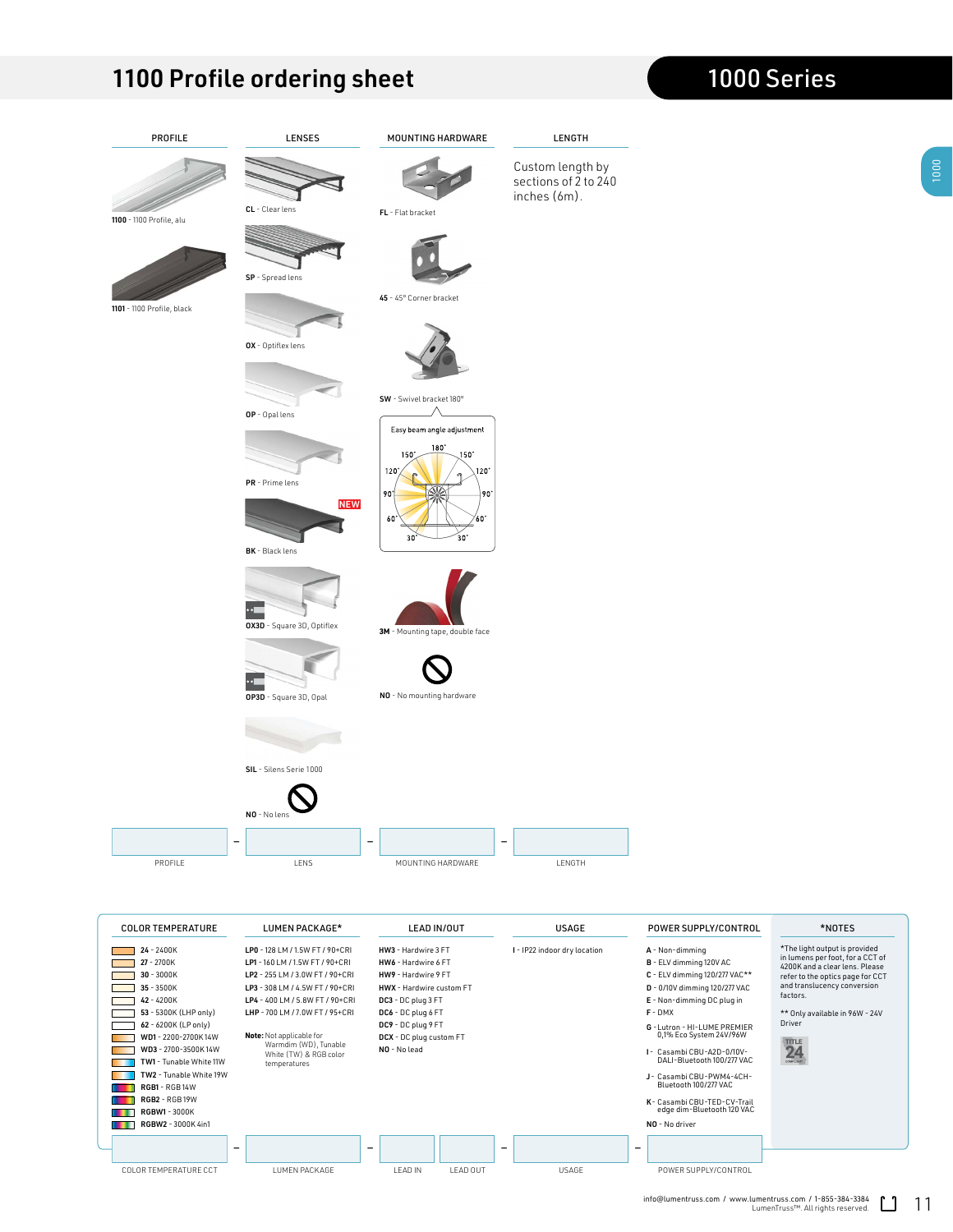# CORNER ASSEMBLY OPTIONS

When ordering an assembly that requires corners, make sure to indicate the correct corner type. In order to do this, please specify the desired lighting layout using the form below.



ADDITIONAL COMMENTS